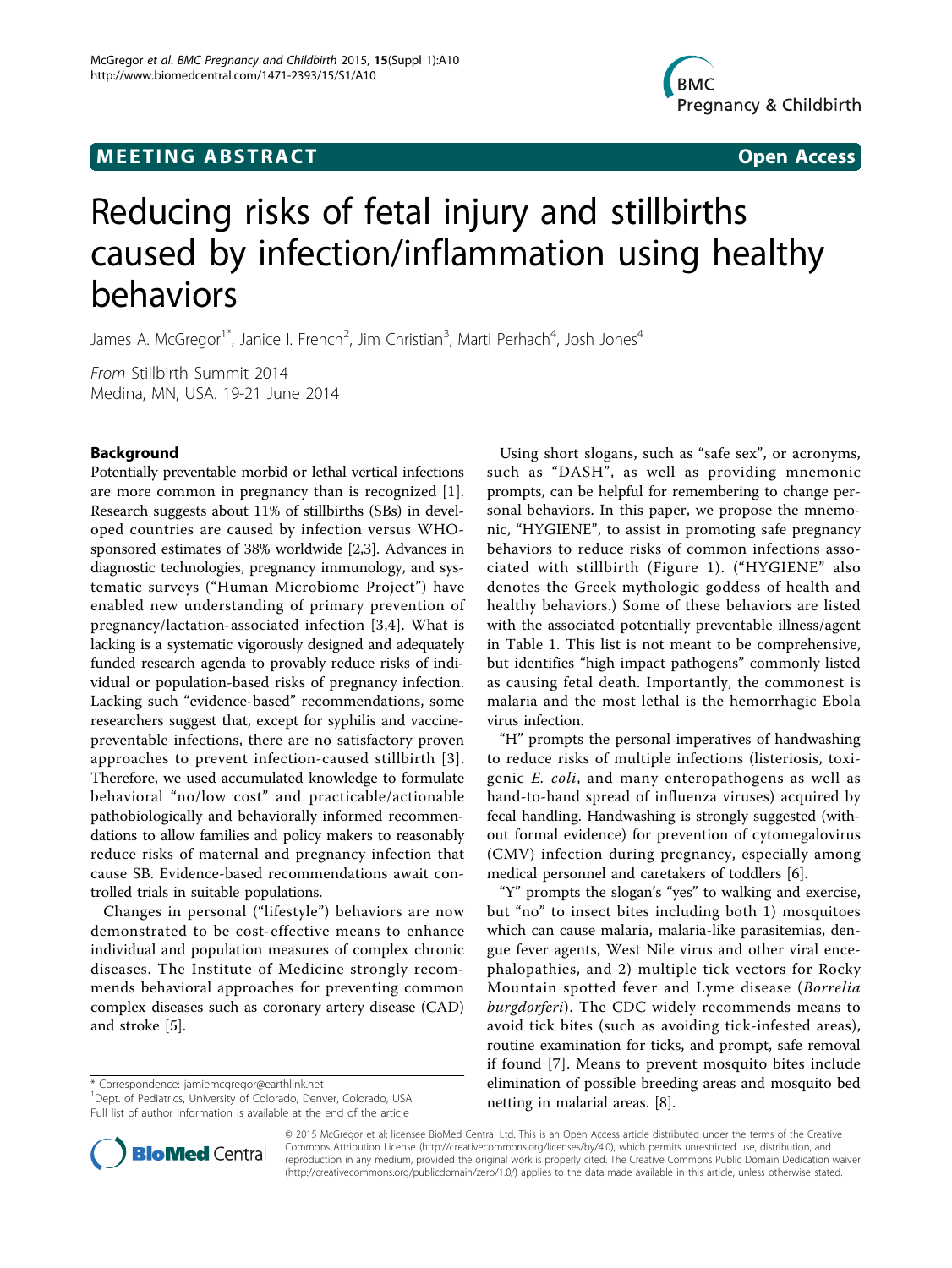<span id="page-1-0"></span>

|   | Handwashing                                                                                                                    |
|---|--------------------------------------------------------------------------------------------------------------------------------|
|   | Yes to walking; no to bug bites (mosquitoes, ticks, bugs)                                                                      |
| G | Gastrointestinal safety (food selection, cooking)                                                                              |
|   | Immunizations (recommended)                                                                                                    |
|   | Exposure avoidance of infectious still birth agents                                                                            |
| Ν | Natal ("Pregnancy"): standard medical practices                                                                                |
|   | Enteroviruses                                                                                                                  |
|   | Figure 1 "HYGIENE" as a students' mnemonic for healthy behaviors to reduce risk of infection-caused stillbirth or fetal injury |

## Table 1 Primary behaviors for prevention of infection-caused fetal injury or death (stillbirth)

| Behavior                                                                                               | Agents/Illness                                                                                                                                                                                                                                                   |
|--------------------------------------------------------------------------------------------------------|------------------------------------------------------------------------------------------------------------------------------------------------------------------------------------------------------------------------------------------------------------------|
| 1. "Safe food" (selection, preparation, handwashing)                                                   | Listeria monocytogenes<br>Enteropathogens (E. coli, Salmonella ssp.)<br>Toxoplasma gondii<br><b>Enteroviruses</b><br>Ebola (per the CDC, Ebola is not spread in general by food;<br>however, in Africa,<br>Ebola may be spread as a result of handling bushmeat) |
| 2. "Safe sex" (no new partners)                                                                        | HSV (herpes) 1 and 2<br>STIs, HIV<br>Syphilis<br>Chlamydia<br>Gonorrhea<br><b>CMV</b><br>Ebola                                                                                                                                                                   |
| 3. "No (bug) bites" (zoonosis, mosquitoes, ticks, flies) and "avoid exposure to<br>infectious animals" | Malaria<br>Malaria-like infections<br>Dengue<br>West Nile Virus<br>Tickborne infections (Rocky Mountain spotted fever, etc.)<br>O fever<br>Lymphocytic choriomeningitis virus (LCMV)<br>Leptospirosis<br>Fbola                                                   |
| 4. "Hygiene and oral health" (reduce body fluid exposure<br>and bad mouth bacteria/inflammation)       | <b>CMV</b><br><b>HSV 1-6</b><br>Hepatitis A, B, C<br>Periodontal microorganisms<br>Ebola                                                                                                                                                                         |
| 5. "Pregnancy" (follow CDC-recommended protocols)                                                      | Group B Streptococcus (GBS)<br>Influenza                                                                                                                                                                                                                         |
| 6. "Optimize pregnancy and birth management to reduce/eliminate ascending<br>infections"               | Vaginal/cervical infections<br>GBS protocols<br>Chorioamnionitis<br>Transfusions                                                                                                                                                                                 |

"G" prompts prevention of gastrointestinal illness, including reducing risks of listeriosis (Listeria monocytogenes) and toxoplasmosis (Toxoplasma gondii) [\[9,10\]](#page-2-0) as well as enteropathogens, not only by handwashing, but also by safe food selection, preparation, and handling [\[11\]](#page-2-0).

"I" prompts performance of CDC-recommended immunizations, including rubella, tetanus, influenza, pertussis, viral hepatitis, and yellow fever, in travellers to endemic areas. Newer vaccines such as the tetrapotent vaccine for dengue fever are proven effective, but not yet recommended in pregnancy. Vaccines against multiple other stillbirth-causing infections, including herpes viruses (HSV 1 and 2), cytomegalovirus, other microorganisms including group B Streptococcus, Leptospira, the agents of Q fever and malaria, and common sexually transmitted infections as well as Ebola and human parvovirus (HPV-B19), may hold considerable promise if they become available [[12,13](#page-2-0)].

"E" mandates consideration of avoiding exposure to infectious stillbirth agents including CMV and human parvovirus (HPV-B19) among susceptible women (daycare providers, teachers, medical personnel, and others who care for children with potentially infectious secretions and coughs). Other infections potentially